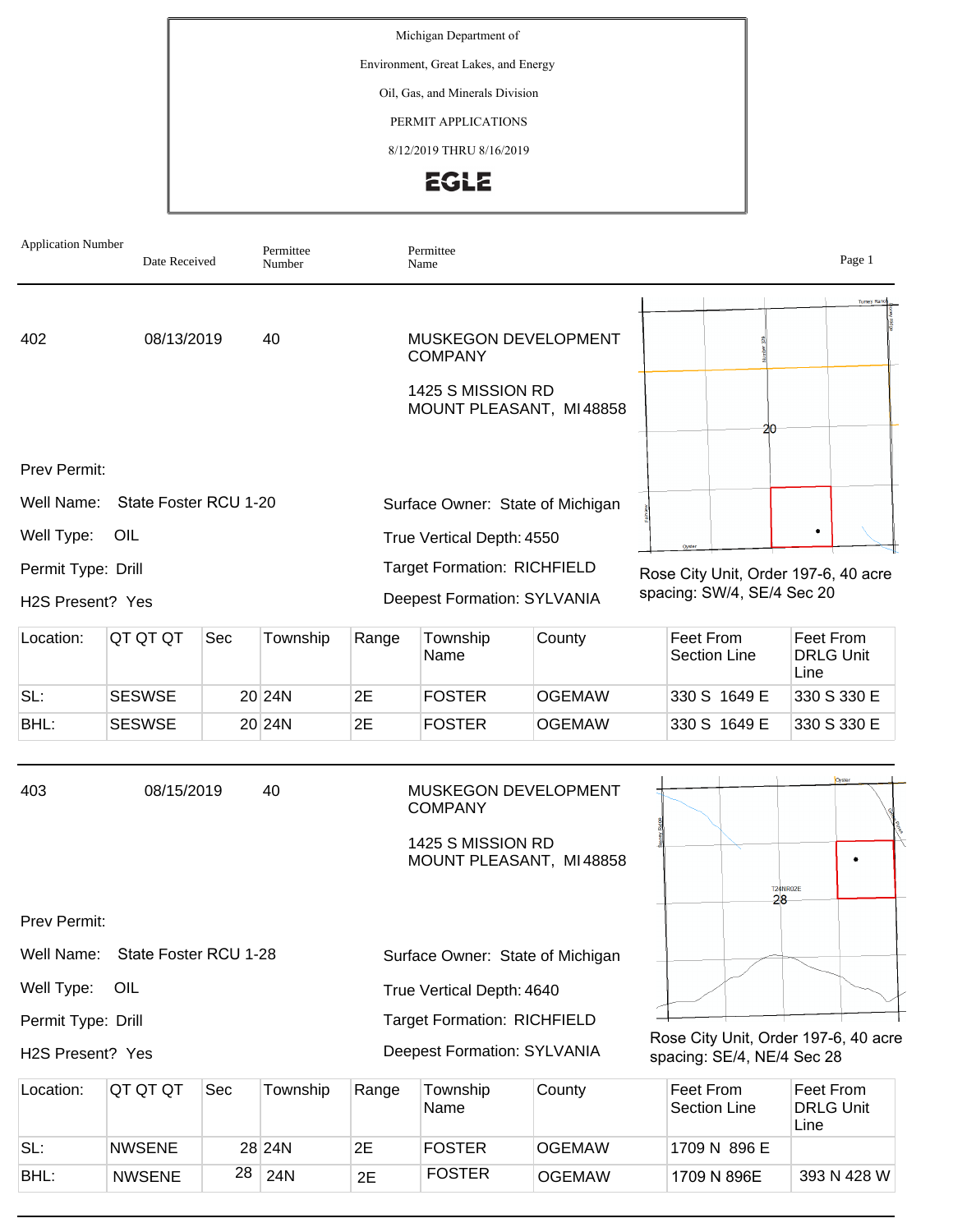|                               |                                 |                     |            | Michigan Department of |                                                                                                    |                |            |                                  |                                       |
|-------------------------------|---------------------------------|---------------------|------------|------------------------|----------------------------------------------------------------------------------------------------|----------------|------------|----------------------------------|---------------------------------------|
|                               |                                 |                     |            |                        |                                                                                                    |                |            |                                  |                                       |
|                               |                                 |                     |            |                        | Oil, Gas, and Minerals Division                                                                    |                |            |                                  |                                       |
|                               |                                 |                     |            |                        | PERMIT LIST                                                                                        |                |            |                                  |                                       |
|                               |                                 |                     |            |                        | 8/12/2019 THRU 8/16/2019                                                                           |                |            |                                  |                                       |
|                               |                                 |                     |            |                        | <b>EGLE</b>                                                                                        |                |            |                                  |                                       |
| Permit Number                 | <b>Issue Date</b>               | Permittee<br>Number |            | Permittee<br>Name      |                                                                                                    |                |            | Page 1                           |                                       |
| 61433                         | 8/13/2019                       | 4934                |            | <b>PO BOX 946</b>      | FEDERATED OIL AND GAS<br>PROPERTIES INC<br>12719 S WEST BAY SHORE DR #5<br>TRAVERSE CITY, MI 49684 |                |            | $\frac{1}{2}$                    |                                       |
|                               | API Well No: 21-133-62019-00-00 |                     |            |                        |                                                                                                    |                |            | 17 <sub>z</sub>                  |                                       |
| Prev Permit:                  |                                 |                     |            |                        |                                                                                                    |                |            |                                  |                                       |
| Well Name:                    | HANSON 1-17                     |                     |            | <b>HANSON</b>          | Surface Owner: CHRIS & JULIE                                                                       |                |            |                                  |                                       |
| Well Type:                    | Oil Well                        |                     |            |                        | True Vertical Depth: 4500FT                                                                        |                |            |                                  |                                       |
| Permit Type: Drill            |                                 |                     |            |                        | <b>Target Formation: RICHFIELD</b>                                                                 |                |            | 40-Acre drilling unit, SW/4 NW/4 |                                       |
| H <sub>2</sub> S Present? Yes |                                 |                     |            |                        | <b>Deepest Formation: AMHERSTBURG</b>                                                              |                | Section 17 |                                  |                                       |
| Location:                     | QT QT QT                        | Sec                 | Township   | Range                  | Township<br>Name                                                                                   | County         |            | Feet From<br><b>Section Line</b> | Feet From<br><b>DRLG Unit</b><br>Line |
| SL:                           | <b>SESWNW</b>                   |                     | $17$   17N | <b>10W</b>             | <b>RICHMOND</b>                                                                                    | <b>OSCEOLA</b> |            | 2275 N 972 W                     |                                       |
| BHL:                          | <b>SESWNW</b>                   |                     | 17 17N     | <b>10W</b>             | <b>RICHMOND</b>                                                                                    | <b>OSCEOLA</b> |            | 2275 N 972 W                     | 330 S 330 E                           |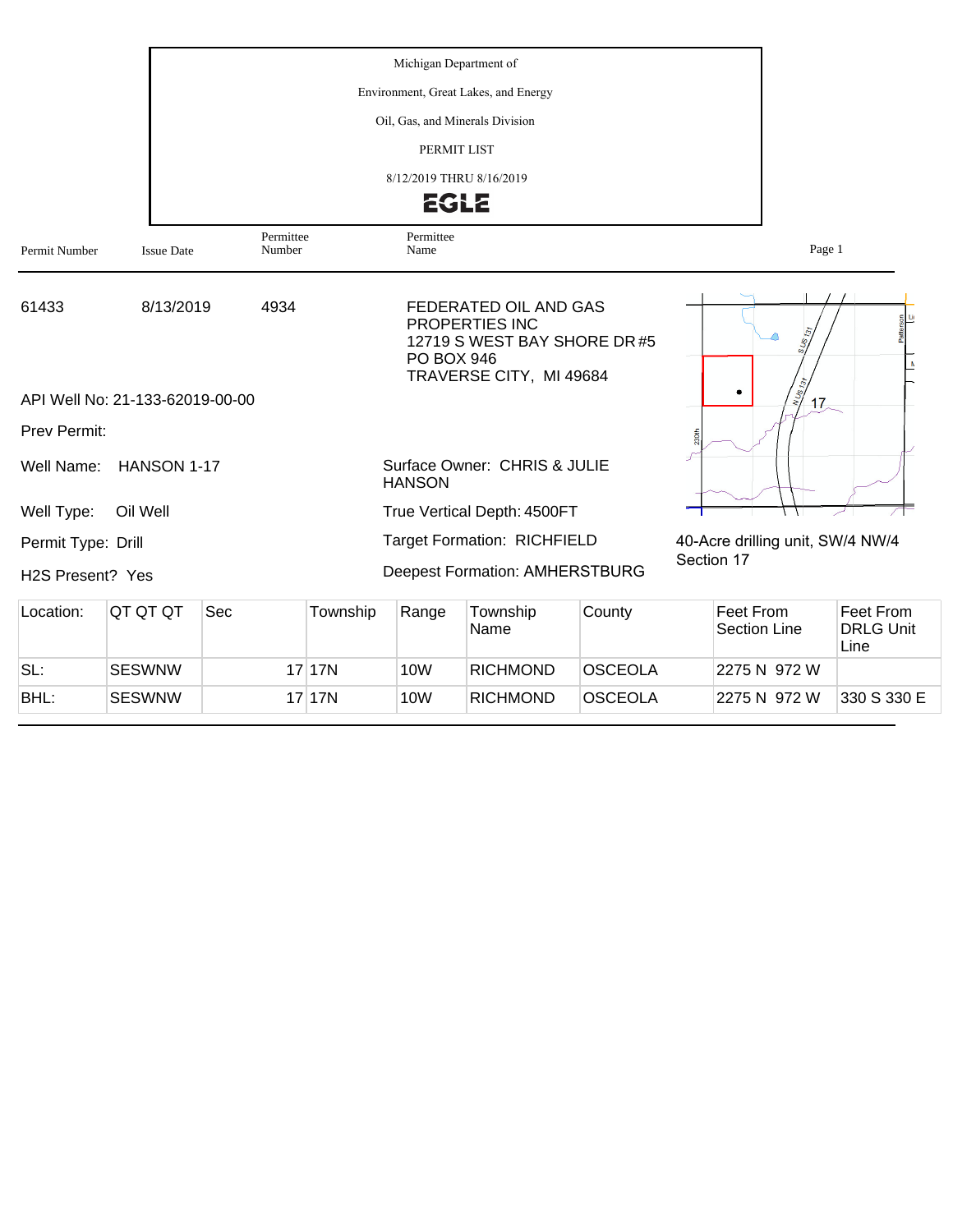Michigan Department of

Environment, Great Lakes, and Energy

Oil, Gas, and Minerals Division

Updated Permits

8/12/2019 THRU 8/16/2019



Permit Number Permittee Number Permittee<br>Name Name Page 1

## **PERMIT TERMINATIONS:**

61257 6040 NU ENERGY OPERATING INC 145 WEST MAIN ST SUITE 301 GAYLORD, MI 49735

API Well Number: 21-025-62000-00-00

Well Name: WILSON B2-25

Termination Date: 8/11/2019

| Location | <b>JOT OT OT</b> | <b>Sec</b> | Township | Range | <b>Township Name</b> | County          | Feet From Section<br>Line | <b>Feet From DRLG</b><br>Unit |
|----------|------------------|------------|----------|-------|----------------------|-----------------|---------------------------|-------------------------------|
| SL:      | <b>NESENW</b>    | 25         | 1S       | 4W    | <b>CLARENCE</b>      | <b>ICALHOUN</b> | 1520 N 2041 W             |                               |
| BHL:     | <b>INESENW</b>   | 25         | 1S       | 4W    | CLARENCE             | <b>ICALHOUN</b> | 1520 N 2041 W             | 1474 S 657 E                  |

60878 6418

W B OSBORN OIL AND GAS OPERATIONS LTD 1250 NORTH EAST LOOP 410 SUITE 600 SAN ANTONIO, TX 78209

API Well Number: 21-107-60878-00-00

Well Name: SLEBODNIK 1-17

Termination Date: 8/12/2019

| Location | <b>OT OT OT</b> | Sec | Township           | Range | Township Name | County         | <b>Feet From Section</b><br>Line | <b>Feet From DRLG</b><br>Unit |
|----------|-----------------|-----|--------------------|-------|---------------|----------------|----------------------------------|-------------------------------|
| SL:      | <b>NWSWSE</b>   |     | 17 <sub>16</sub> N | 7W    | FORK          | <b>MECOSTA</b> | 1833 S 2158 E                    | 488 N 460 W                   |